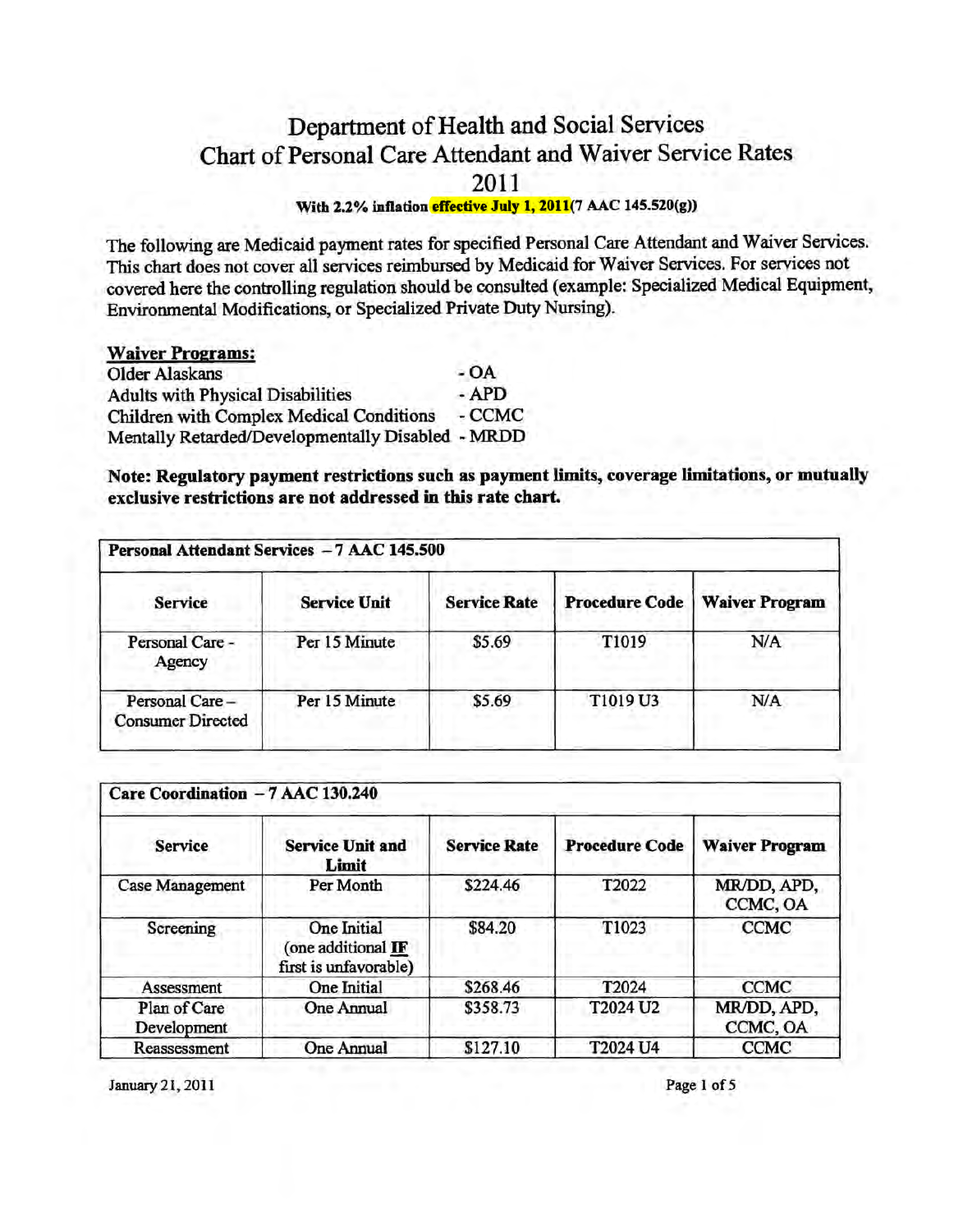| Nursing Oversight and Care Management - 7 AAC 130.235 |                                                                                        |                     |                       |                              |
|-------------------------------------------------------|----------------------------------------------------------------------------------------|---------------------|-----------------------|------------------------------|
| <b>Service</b>                                        | <b>Service Unit</b>                                                                    | <b>Service Rate</b> | <b>Procedure Code</b> | <b>Waiver Program</b>        |
| Oversight and Care<br>Management                      | Per 15 minute -<br>local (service<br>within 200 miles<br>of provider)                  | \$20.87             | T1016 U2              | CCMC,<br>MR/DD, APD-<br>w/DD |
| Oversight and Care<br>Management                      | Per 15 minute -<br>non-local<br>(recipient greater<br>than 200 miles<br>from provider) | \$41.74             | T1016 U4              | CCMC,<br>MR/DD, APD-<br>w/DD |

## With 2.2% inflation effective July 1, 2011(7 AAC 145.520(g))

Note: Non-local (greater than 200 miles) means the provider must travel to the recipient in excess of 200 miles.

| Assisted Living - 7 AAC 130.255 - Non-State Government owned and operated provider |                     |                     |                       |                       |
|------------------------------------------------------------------------------------|---------------------|---------------------|-----------------------|-----------------------|
| <b>Service</b>                                                                     | <b>Service Unit</b> | <b>Service Rate</b> | <b>Procedure Code</b> | <b>Waiver Program</b> |
| <b>Adult Residential</b><br>5 or fewer beds per<br>$FIN*$                          | Per day             | \$134.67            | <b>T2031 UR</b>       | OA, APD               |
| <b>Adult Residential</b><br>6 to 16 beds per EIN*                                  | Per day             | \$138.64            | <b>T2031 US</b>       | OA, APD               |
| <b>Adult Residential</b><br>17 or more beds per<br>$EN^*$                          | Per day             | \$147.97            | T2031                 | OA, APD               |
| <b>Adult Residential</b><br>Acuity Add-on **                                       | Per day             | \$327.04            | T2031 TG              | OA, APD               |

\*EIN is the provtders Employer Identtficatton as Issued by the Internal Revenue Service. The providers residential assisted living beds must be added to determine their total.

\*\* A qualified recipient is a recipient with an approved plan of care that requires the recipient receive dedicated 1 to 1 staffing care 24 hours per day.

| Assisted Living - 7 AAC 130.255 - State Government owned and operated provider |                     |                     |                       |                       |
|--------------------------------------------------------------------------------|---------------------|---------------------|-----------------------|-----------------------|
| <b>Service</b>                                                                 | <b>Service Unit</b> | <b>Service Rate</b> | <b>Procedure Code</b> | <b>Waiver Program</b> |
| <b>Adult Residential</b>                                                       | Per day             | \$147.97            | T2031                 | OA, APD               |
| <b>Adult Residential</b><br>Acuity Add-on **                                   | Per day             | \$327.04            | T2031 TG              | OA, APD               |

\*\* A qualified recipient is a recipient with an approved plan of care that requires the recipient receive dedicated 1 to 1 staffing care 24 hours per day.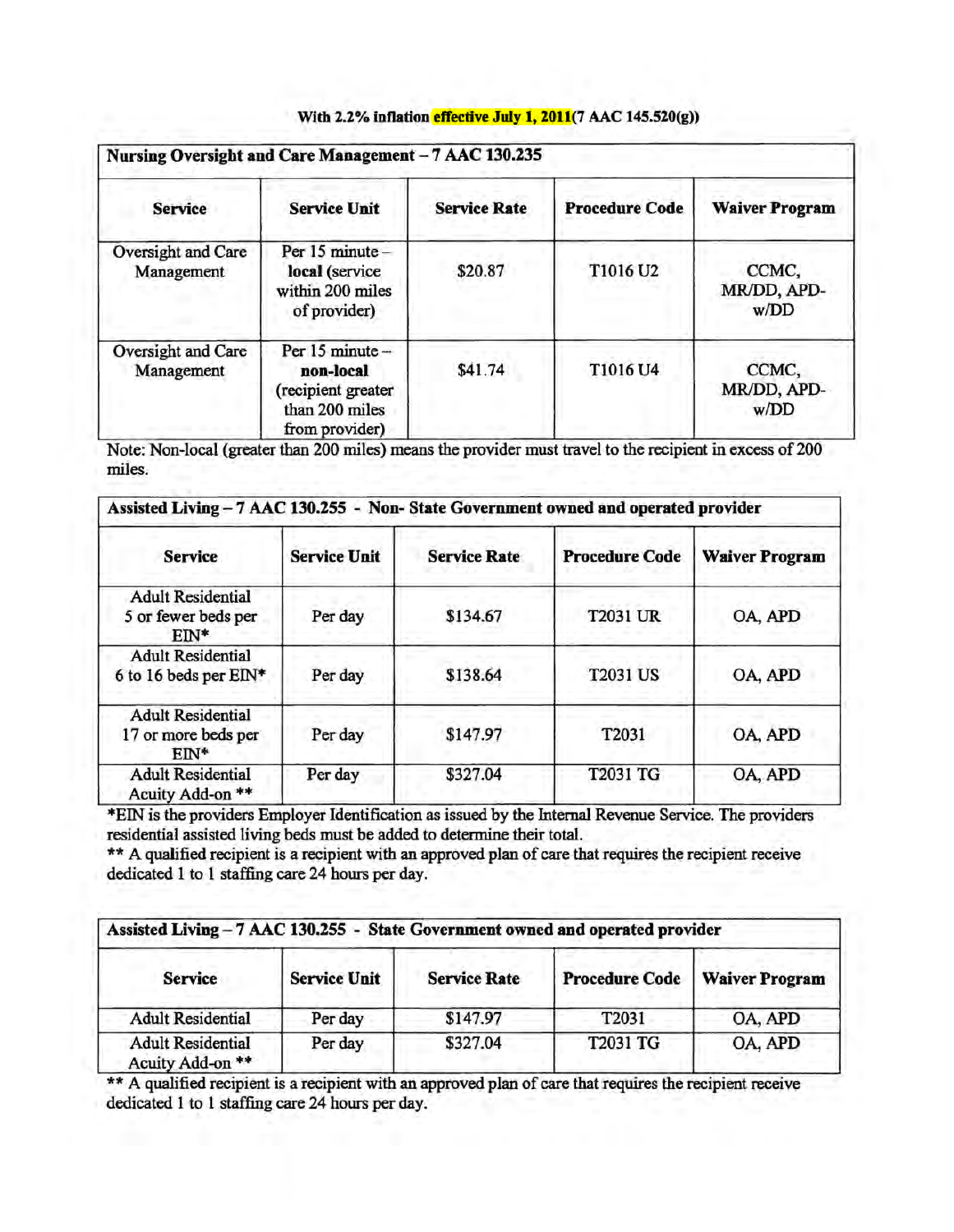January 21, 2011 Page 2 of 5 With 2.2% inflation effective July 1, 2011(7 AAC 145.520(g))

| Residential Habilitation - 7 AAC 130.265             |                            |                     |                       |                            |  |
|------------------------------------------------------|----------------------------|---------------------|-----------------------|----------------------------|--|
| <b>Service</b>                                       | <b>Service Unit</b>        | <b>Service Rate</b> | <b>Procedure Code</b> | <b>Waiver Program</b>      |  |
| <b>Family Habilitation</b><br>Adult                  | Per Diem                   | \$111.80            | S5140                 | MR/DD, APD                 |  |
| Shared Care - Adult                                  | Per Diem                   | \$141.17            | S5140 U2              | MR/DD, APD                 |  |
| <b>Family Habilitation</b><br>– Child                | Per Diem                   | \$139.84            | S5145                 | MR/DD, CCMC                |  |
| Shared Care - Child                                  | Per Diem                   | \$207.33            | S5145 U2              | MR/DD, CCMC                |  |
| Group Home<br>Habilitation                           | Per Diem                   | \$295.39            | T2016                 | MR/DD, APD,<br><b>CCMC</b> |  |
| Group Home<br><b>Habilitation Acuity</b><br>Add-on** | Per Diem                   | \$327.04            | T2016 TG              | MR/DD, APD,<br><b>CCMC</b> |  |
| <b>Supported Living</b><br>Habilitation              | Residential - 15<br>Minute | \$9.94              | T2017                 | MR/DD, APD,<br><b>CCMC</b> |  |
| In-Home<br>Habilitation                              | In home $-15$<br>Minute    | \$9.94              | T2017 U4              | MR/DD, APD,<br><b>CCMC</b> |  |

\*\* A qualified recipient is a recipient with an approved plan of care that requires the recipient receive dedicated 1 to 1 staffing care 24 hours per day.

| Intensive Active Treatment - 7 AAC 130.275                    |                                                                                        |                     |                       |                              |  |
|---------------------------------------------------------------|----------------------------------------------------------------------------------------|---------------------|-----------------------|------------------------------|--|
| <b>Service</b>                                                | <b>Service Unit</b>                                                                    | <b>Service Rate</b> | <b>Procedure Code</b> | <b>Waiver Program</b>        |  |
| <b>Time limited</b><br>intervention,<br>treatment, or therapy | Per 15 minute -<br>local (recipient<br>within 200 miles<br>of provider)                | \$20.87             | T2034 U2              | CCMC,<br>MR/DD, APD-<br>w/DD |  |
| Time limited<br>intervention,<br>treatment, or therapy        | Per 15 minute -<br>non-local<br>(recipient greater<br>than 200 miles<br>from provider) | \$41.74             | T2034 U4              | CCMC,<br>MR/DD, APD-<br>w/DD |  |

Note: Intensive Active Treatment does not include services for routine and on-going behavioral challenges, or related to administration of care though training of staff. Non-local (greater than 200 miles) means the provider must travel to the recipient in excess of 200 miles.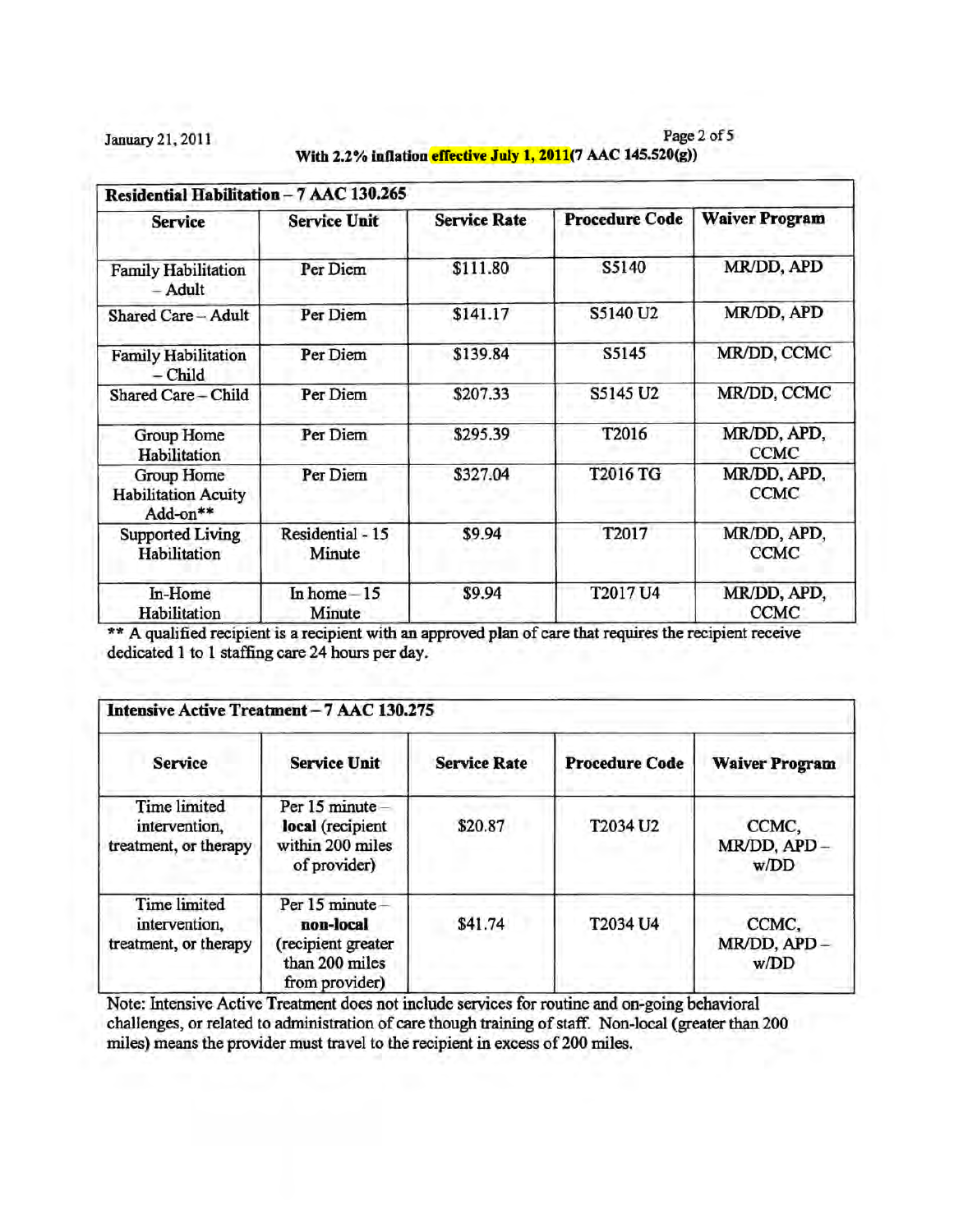January 21, 2011 Page 3 of 5 With 2.2% inflation effective July 1, 2011(7 AAC 145.520(g))

| Respite (unskilled) - 7 AAC 130.280 |                     |                     |                       |                         |
|-------------------------------------|---------------------|---------------------|-----------------------|-------------------------|
| <b>Service</b>                      | <b>Service Unit</b> | <b>Service Rate</b> | <b>Procedure Code</b> | <b>Waiver Program</b>   |
| Respite                             | Per 15 Minute       | \$5.83              | S5150                 | MR/DD, APD,<br>CCMC, OA |
| Respite - Family<br>Directed        | Per 15 Minute       | \$3.93              | S5150 U2              | MR/DD, CCMC             |
| Respite                             | Per Day             | \$279.46            | S5151                 | MR/DD, APD,<br>CCMC, OA |
| Respite - Family<br>Directed        | Per Day             | \$188.95            | S5151 U2              | MR/DD, CCMC             |

| <b>Various</b>                                       |                                     |                      |                       |                              |
|------------------------------------------------------|-------------------------------------|----------------------|-----------------------|------------------------------|
| <b>Service</b>                                       | <b>Service Unit</b>                 | <b>Service Rate</b>  | <b>Procedure Code</b> | <b>Waiver Program</b>        |
| Day Habilitation<br>7 AAC 130.260                    | 15 Minute                           | \$9.98               | T2021                 | MR/DD, CCMC,<br>$APD - w/DD$ |
| Supported<br>Employment<br>7 AAC 130.270             | 15 Minute                           | \$11.31              | T2019                 | MR/DD, CCMC,<br>$APD - w/DD$ |
| Chore<br>7 AAC 130.245                               | 15 Minute                           | \$6.24               | S5120                 | MR/DD, APD,<br>CCMC, OA      |
| <b>Adult Day Care</b><br>7 AAC 130.250               | Per Half Day                        | \$58.81              | S5101                 | OA, APD wo/DD                |
| Meals<br>7 AAC 130.295                               | <b>Home Delivered</b><br>Per Meal   | \$20.29              | S5170                 | MR/DD, APD,<br>CCMC, OA      |
| <b>Congregate Meals</b><br>7 AAC 130.295             | Per Meal                            | \$19.72              | T2025                 | MR/DD, APD,<br>CCMC, OA      |
| Transportation<br>7 AAC 130.290                      | Per Trip-<br>Attendant or<br>Escort | \$13.74              | T2001                 | MR/DD, APD,<br>CCMC, OA      |
| Transportation<br>7 AAC 130.290                      | Per Trip -<br>Recipient             | \$13.74              | T2003                 | MR/DD, APD,<br>CCMC, OA      |
| Specialized private<br>duty nursing<br>7 AAC 130.285 | 15 minute<br>Nurse                  | Per<br>7 AAC 145.250 | T1002U2               | $MR/DD + 21$ ,<br>APD, OA    |
| Specialized private<br>duty nursing<br>7 AAC 130.285 | 15 minute<br><b>LPN/LVN</b>         | Per<br>7 AAC 145.250 | T1003U2               | $MR/DD + 21$ ,<br>APD, OA    |

January 21, 2011 Page 4 of 5